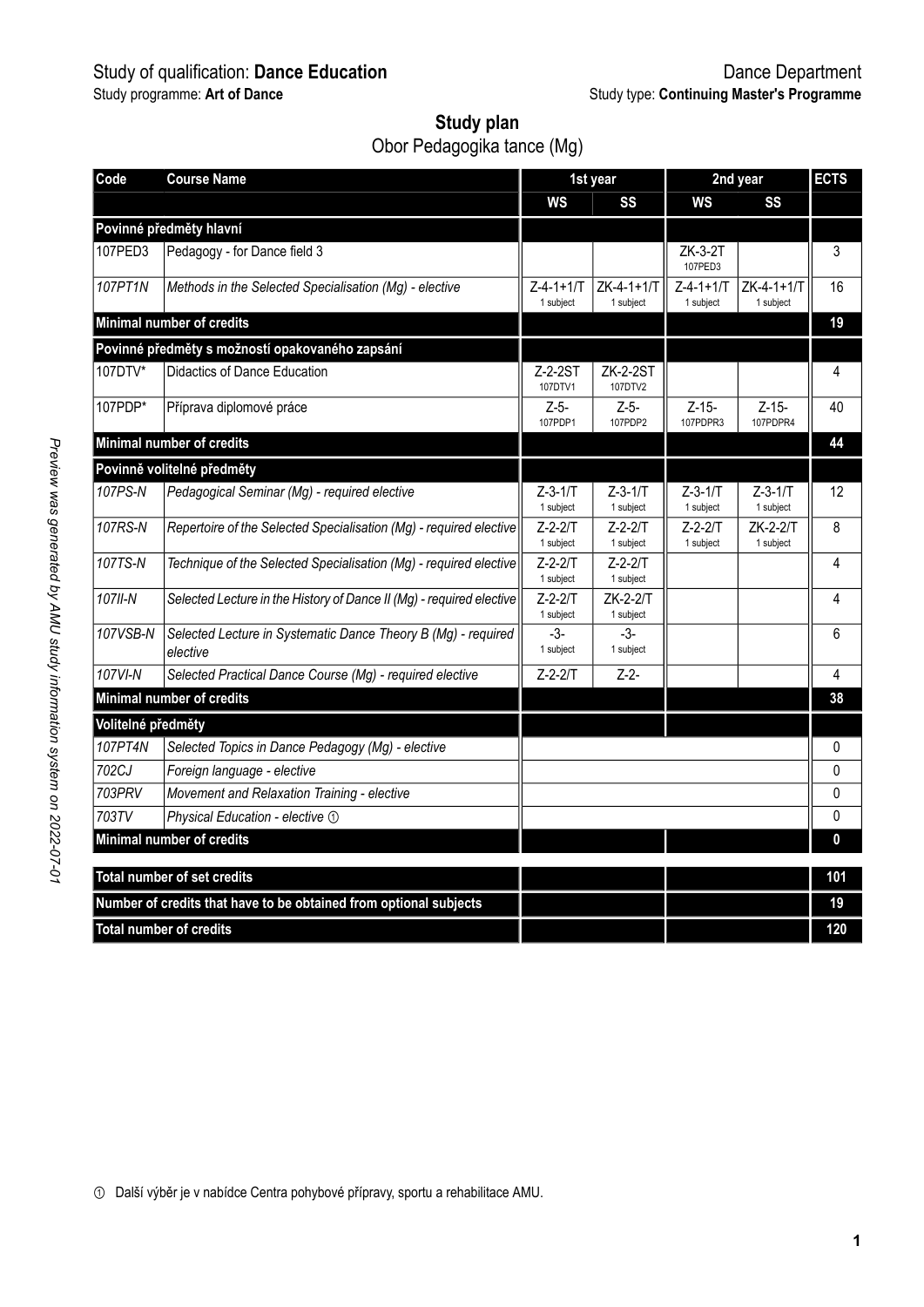### **Groups of study qualification optional subjects**

#### **107PT1N**

| Code           | <b>Course Name</b>                                    | WS         |             |           | SS         |             |         |  |
|----------------|-------------------------------------------------------|------------|-------------|-----------|------------|-------------|---------|--|
|                | <b>Tutor</b>                                          | completion | <b>ECTS</b> | range     | completion | <b>ECTS</b> | range   |  |
| 107MK5         | Methodology of Classcial Dance 5<br>Mahulena KŘENKOVÁ | Ζ          | 4           | $1 + 1/T$ |            |             |         |  |
| 107MK6         | Methodology of Classcial Dance 6<br>Mahulena KŘENKOVÁ |            |             |           | ΖK         | 4           | $1+1/T$ |  |
| <b>107MEK7</b> | Methodology of Classcial Dance 7<br>Mahulena KŘENKOVÁ | Z          | 4           | $1+1/T$   |            |             |         |  |
| <b>107MEK8</b> | Methodology of Classcial Dance 8<br>Mahulena KŘENKOVÁ |            |             |           | ΖK         | 4           | $1+1/T$ |  |
| <b>107MES1</b> | Methodology of Contemporary Dance 1<br>Andrea OPAVSKÁ | Z          | 4           | $1+1/T$   |            |             |         |  |
| <b>107MES2</b> | Methodology of Contemporary Dance 2<br>Andrea OPAVSKÁ |            |             |           | ΖK         | 4           | $1+1/T$ |  |
| 107MES3        | Methodology of Contemporary Dance 3<br>Andrea OPAVSKÁ | Z          | 4           | $1+1/T$   |            |             |         |  |
| <b>107MES4</b> | Methodology of Contemporary Dance 4<br>Andrea OPAVSKÁ |            |             |           | ZK         | 4           | $1+1/T$ |  |
| 107ML5         | Methodology of Folk Dance 5<br>Marie FRIČOVÁ          | 7          | 4           | $1+1/T$   |            |             |         |  |
| 107ML6         | Methodology of Folk Dance 6<br>Marie FRIČOVÁ          |            |             |           | ZK         | 4           | $1+1/T$ |  |
| <b>107MEL8</b> | Methodology of Folk Dance 8<br>Marie FRIČOVÁ          |            |             |           | ZK         | 4           | $1+1/T$ |  |
| 107MEL7        | Methodology of Folk Dance 7<br>Marie FRIČOVÁ          | 7          | 4           | $1 + 1/T$ |            |             |         |  |

## **107PS-N**

| Code     | <b>Course Name</b>                                                              | WS         |             |       | SS         |             |       |  |
|----------|---------------------------------------------------------------------------------|------------|-------------|-------|------------|-------------|-------|--|
|          | <b>Tutor</b>                                                                    | completion | <b>ECTS</b> | range | completion | <b>ECTS</b> | range |  |
| 107PSK5  | Classical Dance Education Seminar 5<br>Mahulena KŘENKOVÁ                        | 7          | 3           | 1T    |            |             |       |  |
| 107PSK6  | Classical Dance Education Seminar 6<br>Mahulena KŘENKOVÁ                        |            |             |       | Z          | 3           | 1T    |  |
| 107PSKL7 | Classical Dance Education Seminar 7<br>Mahulena KŘENKOVÁ                        | 7          | 3           | 1T    |            |             |       |  |
| 107PSKL8 | l Classical Dance Education Seminar 8<br>Mahulena KŘENKOVÁ                      |            |             |       | Z          | 3           | 1T    |  |
| 107PSST1 | Contemporary Dance Education Seminar 2<br>Andrea OPAVSKÁ                        | Z          | 3           | 1T    |            |             |       |  |
| 107PSST2 | Contemporary Dance Education Seminar 2<br>Andrea OPAVSKÁ                        |            |             |       | 7          | 3           | 1T    |  |
| 107PSST3 | Contemporary Dance Education Seminar 3<br>Andrea OPAVSKÁ                        | 7          | 3           | 1T    |            |             |       |  |
| 107PSST4 | Contemporary Dance Education Seminar 4<br>Monika DIATTA-REBCOVÁ, Andrea OPAVSKÁ |            |             |       | 7          | 3           | 1T    |  |
| 107PSL5  | <b>Folk Dance Education Seminar 5</b><br>Marie FRIČOVÁ                          | Z          | 3           | 1T    |            |             |       |  |
| 107PSL6  | <b>Folk Dance Education Seminar 6</b><br>Marie FRIČOVÁ                          |            |             |       | Z          | 3           | 1T    |  |
| 107PSLI7 | <b>Folk Dance Education Seminar 7</b><br>Marie FRIČOVÁ                          | 7          | 3           | 1T    |            |             |       |  |
| 107PSLI8 | Folk Dance Education Seminar 8<br>Marie FRIČOVÁ                                 |            |             |       | Z          | 3           | 1T    |  |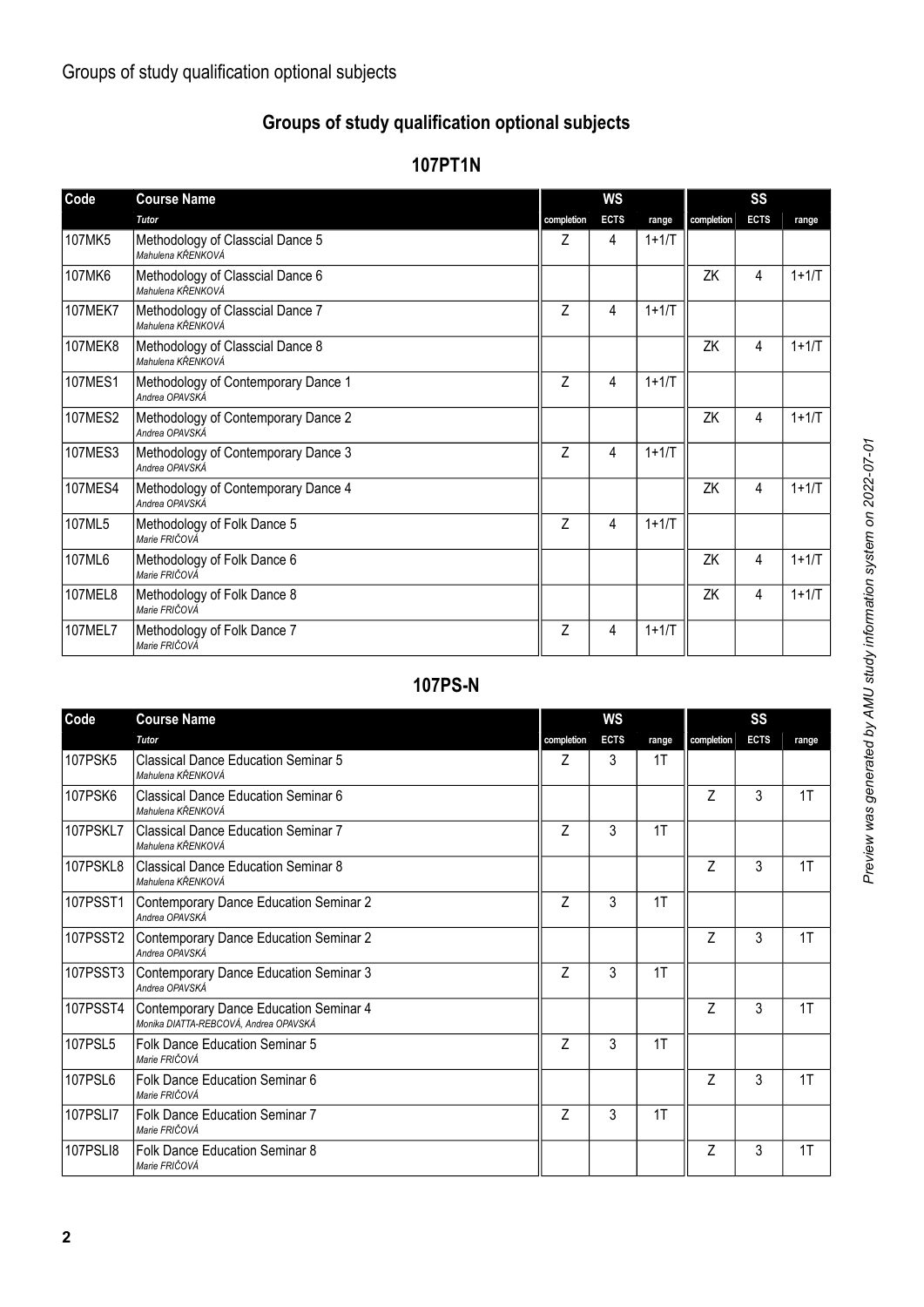#### **107RS-N**

| Code           | <b>Course Name</b>                                        | WS         |                |       | SS         |                |       |  |
|----------------|-----------------------------------------------------------|------------|----------------|-------|------------|----------------|-------|--|
|                | Tutor                                                     | completion | <b>ECTS</b>    | range | completion | <b>ECTS</b>    | range |  |
| 107RK1         | Reperatory of Classical Dance 1<br>Adéla POLLERTOVÁ       | Ζ          | 2              | 2T    |            |                |       |  |
| 107RK2         | Reperatory of Classical Dance 2<br>Adéla POLLERTOVÁ       |            |                |       | Z          | 2              | 2T    |  |
| 107RKL3        | Reperatory of Classical Dance 3<br>Adéla POLLERTOVÁ       | Z          | $\overline{2}$ | 2T    |            |                |       |  |
| <b>107RKL4</b> | Reperatory of Classical Dance 4<br>Adéla POLLERTOVÁ       |            |                |       | ZK         | 2              | 2T    |  |
| 107RLI4        | Reperatory of Folk Dance 4<br>Marie FRIČOVÁ, Eva VLČKOVÁ  |            |                |       | ZK         | $\overline{2}$ | 2T    |  |
| 107RL1         | Reperatory of Folk Dance 1<br>Eva VI.ČKOVÁ                | Z          | $\overline{2}$ | 2T    |            |                |       |  |
| 107RL2         | Reperatory of Folk Dance 2<br>Marie FRIČOVÁ, Eva VLČKOVÁ  |            |                |       | Z          | $\overline{2}$ | 2T    |  |
| 107RLI3        | Reperatory of Folk Dance 3<br>Eva VLČKOVÁ                 | Z          | 2              | 2T    |            |                |       |  |
| 107RST1        | Repertory of Contemporary Dance 1<br>Helena ARENBERGEROVÁ | Z          | 2              | 2T    |            |                |       |  |
| 107RST2        | Repertory of Contemporary Dance 2<br>Helena ARENBERGEROVÁ |            |                |       | Z          | $\overline{2}$ | 2T    |  |
| 107RST3        | Repertory of Contemporary Dance 3<br>Helena ARENBERGEROVÁ | Z          | 2              | 2T    |            |                |       |  |
| 107RST4        | Repertory of Contemporary Dance 4<br>Helena ARENBERGEROVÁ |            |                |       | ZK         | $\overline{2}$ | 2T    |  |

# **107TS-N**

| Code           | <b>Course Name</b>                                    | ws         |             |       | SS         |             |       |  |  |
|----------------|-------------------------------------------------------|------------|-------------|-------|------------|-------------|-------|--|--|
|                | Tutor                                                 | completion | <b>ECTS</b> | range | completion | <b>ECTS</b> | range |  |  |
| 107TES1        | Contemporary Dance Techniques 1<br>Andrea OPAVSKÁ     |            | 2           | 2T    |            |             |       |  |  |
| 107TES2        | Contemporary Dance Techniques 2<br>Andrea OPAVSKÁ     |            |             |       |            | 2           | 2T    |  |  |
| 107TEL5        | Folk Dance Techniques 5<br>Marie FRIČOVÁ              |            | 2           | 2T    |            |             |       |  |  |
| 107TEL6        | Folk Dance Techniques 6<br>Marie FRIČOVÁ              |            |             |       |            | 2           | 2T    |  |  |
| <b>107TEK5</b> | Techniques of Classsical Dance 5<br>Mahulena KŘENKOVÁ |            | 2           | 2T    |            |             |       |  |  |
| 107TEK6        | Techniques of Classsical Dance 6<br>Mahulena KŘENKOVÁ |            |             |       |            | 2           | 2T    |  |  |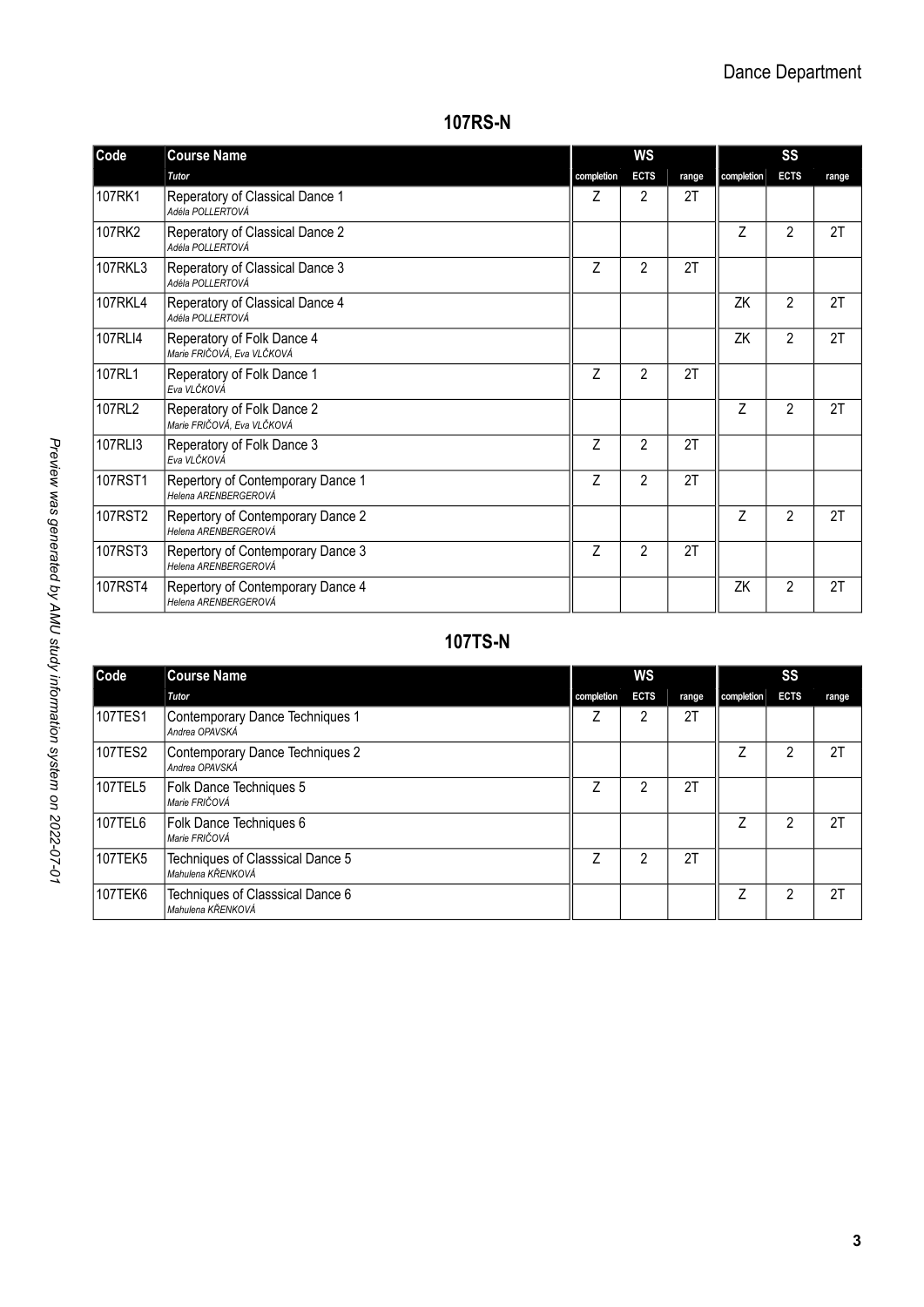# Groups of study qualification optional subjects

| ۰, |  |
|----|--|
|----|--|

| Code    | <b>Course Name</b>                                                              | WS         |                |       | SS         |                |       |  |
|---------|---------------------------------------------------------------------------------|------------|----------------|-------|------------|----------------|-------|--|
|         | <b>Tutor</b>                                                                    | completion | <b>ECTS</b>    | range | completion | <b>ECTS</b>    | range |  |
| 107CHD1 | 20th Cent. Choreography 1<br>Dorota GREMLICOVÁ, Elvíra NĚMEČKOVÁ                | Ζ          | 3              | 2T    |            |                |       |  |
| 107CHD2 | 20th Cent. Choreography 2<br>Dorota GREMLICOVÁ, Elvíra NĚMEČKOVÁ                |            |                |       | ZK         | 3              | 2T    |  |
| 107DXX1 | History of 20th Century Ballet 1<br>Helena KAZÁROVÁ                             | Z          | $\overline{2}$ | 2T    |            |                |       |  |
| 107DXX2 | History of 20th Century Ballet 2<br>Helena KAZÁROVÁ                             |            |                |       | ZK         | $\overline{2}$ | 2T    |  |
| 107MTS1 | Modern Dance Schools 1<br>Dorota GREMLICOVÁ                                     | 7          | 2              | 2T    |            |                |       |  |
| 107MTS2 | Modern Dance Schools 2<br>Dorota GREMLICOVÁ                                     |            |                |       | ZK         | $\overline{2}$ | 2T    |  |
| 107VC1  | Selected in Topics in History of Dance C1<br>Lucie HAYASHI                      | Z          | 3              | 2T    |            |                |       |  |
| 107VC2  | Selected in Topics in History of Dance C2<br>Lucie DERCSÉNYIOVÁ, Lucie HAYASHI  |            |                |       | ZK         | 3              | 2T    |  |
| 107VD1  | Selected in Topics in History of Dance D1<br>Helena KAZÁROVÁ                    | Z          | 3              | 2T    |            |                |       |  |
| 107VD2  | Selected in Topics in History of Dance D2<br>Dorota GREMLICOVÁ, Helena KAZÁROVÁ |            |                |       | ZK         | 3              | 2T    |  |

# **107VSB-N**

| Code    | <b>Course Name</b>                                                               | WS             |             |       | SS         |             |       |  |
|---------|----------------------------------------------------------------------------------|----------------|-------------|-------|------------|-------------|-------|--|
|         | Tutor                                                                            | completion     | <b>ECTS</b> | range | completion | <b>ECTS</b> | range |  |
| 107AT1  | Analysis of Dance 1<br>Dorota GREMLICOVÁ                                         | Z              | 4           | 2ST   |            |             |       |  |
| 107AT2  | Analysis of Dance 2<br>Dorota GREMLICOVÁ                                         |                |             |       | ZK         | 4           | 2ST   |  |
| 107TA1  | Anthropolgy of Dance 1<br>Daniela STAVĚLOVÁ                                      | Z              | 3           | 2PT   |            |             |       |  |
| 107TA2  | Anthropolgy of Dance 2<br>Daniela STAVĚLOVÁ                                      |                |             |       | ZK         | 3           | 2PT   |  |
| 107TE1  | Dance Aesthetics 1<br>Václav JANEČEK                                             | Z              | 3           | 2ST   |            |             |       |  |
| 107TE2  | Dance Aesthetics 2<br>Václav JANEČEK, Zuzana RAFAJOVÁ                            |                |             |       | ZK         | 3           | 2ST   |  |
| 107STA1 | Dance Sociology 1                                                                | $\overline{7}$ | 3           | 2PT   |            |             |       |  |
| 107STA2 | Dance Sociology 2<br>Dorota GREMLICOVÁ                                           |                |             |       | ZK         | 3           | 2PT   |  |
| 107DBM1 | Dramaturgy of Ballet and multimedia Theatre 1<br>Václav JANEČEK                  | Z              | 3           | 2T    |            |             |       |  |
| 107DBM2 | Dramaturgy of Ballet and multimedia Theatre 2<br>Václav JANEČEK                  |                |             |       | Z          | 3           | 2T    |  |
| 107VTV1 | Selected Topics from Dance Scholarship 1<br>Dorota GREMLICOVÁ, Daniela STAVĚLOVÁ | $\overline{7}$ | 3           | 2T    |            |             |       |  |
| 107VTV2 | Selected Topics from Dance Scholarship 2<br>Dorota GREMLICOVÁ, Daniela STAVĚLOVÁ |                |             |       | ZK         | 3           | 2T    |  |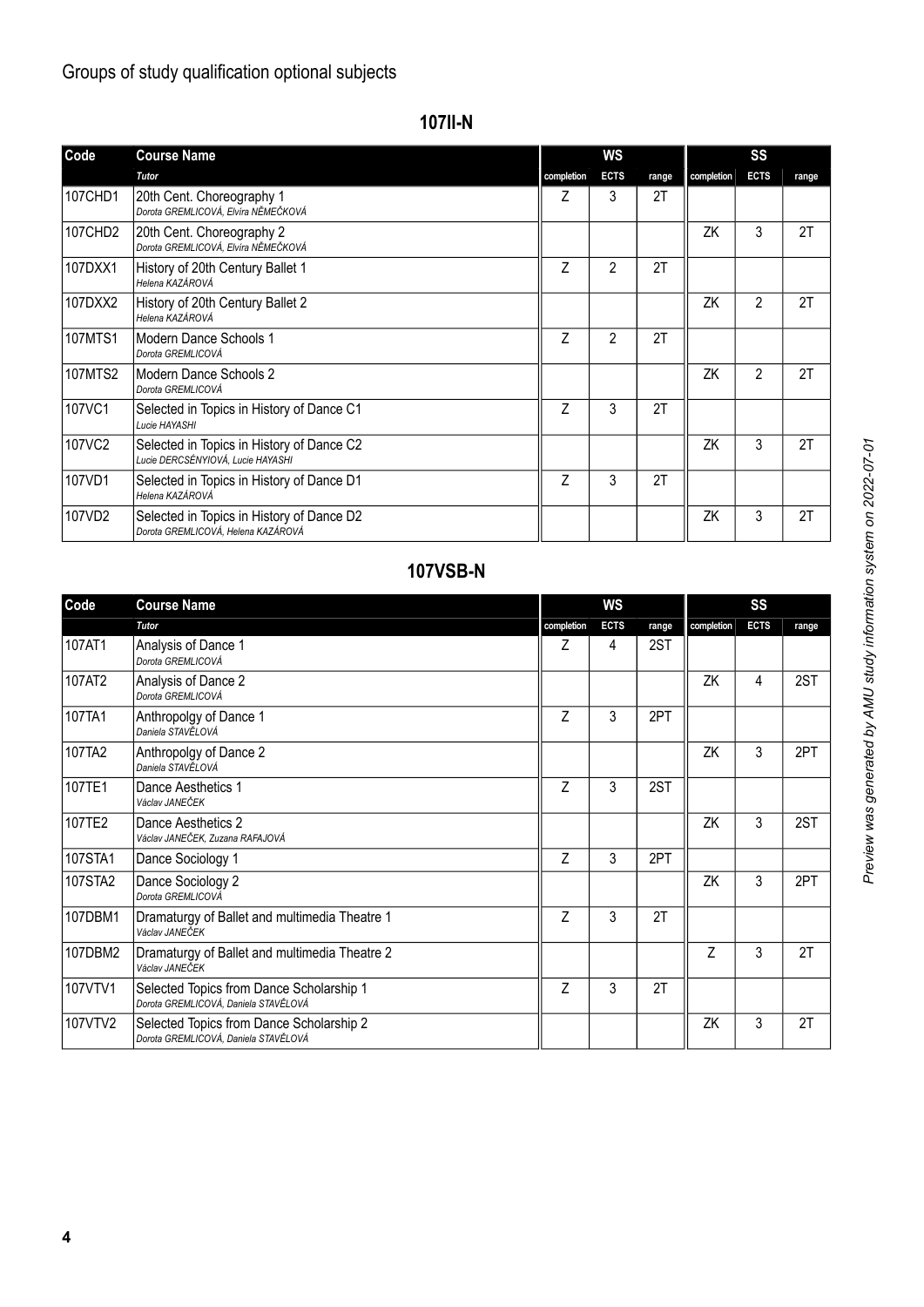#### **107VI-N**

| Code    | <b>Course Name</b>                                     | ws         |             |       | SS         |             |       |  |
|---------|--------------------------------------------------------|------------|-------------|-------|------------|-------------|-------|--|
|         | Tutor                                                  | completion | <b>ECTS</b> | range | completion | <b>ECTS</b> | range |  |
| 107TKT1 | Classical Dance Training 1<br>Mahulena KŘENKOVÁ        |            | 2           | 2T    |            |             |       |  |
| 107TKT2 | <b>Classical Dance Training 2</b><br>Mahulena KŘENKOVÁ |            |             |       |            | 2           | 2T    |  |
| 107TST1 | Contemporary Dance Training 1<br>Andrea OPAVSKÁ        |            | 2           | 2T    |            |             |       |  |
| 107TST2 | Contemporary Dance Training 2<br>Andrea OPAVSKÁ        |            |             |       | 7          | 2           | 2T    |  |
| 107TLT1 | Folk Dance Training 1<br>Eva VLČKOVÁ                   | 7          | 2           | 2T    |            |             |       |  |
| 107TLT2 | Folk Dance Training 2<br>Eva VLČKOVÁ                   |            |             |       | 7          | 2           | 2T    |  |

### **107PT4N**

| Code            | <b>Course Name</b>                                                              | <b>WS</b>      |                |       | SS             |                |       |  |
|-----------------|---------------------------------------------------------------------------------|----------------|----------------|-------|----------------|----------------|-------|--|
|                 | Tutor                                                                           | completion     | <b>ECTS</b>    | range | completion     | <b>ECTS</b>    | range |  |
| 107ZM1          | Basics of Dance Management 1<br>Lucie HAYASHI                                   | Z              | 3              | 2ST   |                |                |       |  |
| 107ZM2          | Basics of Dance Management 2<br>Lucie HAYASHI                                   |                |                |       | Z              | 3              | 2ST   |  |
| 107PSK5         | Classical Dance Education Seminar 5<br>Mahulena KŘENKOVÁ                        | $\overline{z}$ | 3              | 1T    |                |                |       |  |
| <b>107PSK6</b>  | Classical Dance Education Seminar 6<br>Mahulena KŘENKOVÁ                        |                |                |       | Z              | 3              | 1T    |  |
| 107PSST1        | Contemporary Dance Education Seminar 2<br>Andrea OPAVSKÁ                        | Z              | 3              | 1T    |                |                |       |  |
| 107PSST2        | Contemporary Dance Education Seminar 2<br>Andrea OPAVSKÁ                        |                |                |       | Z              | 3              | 1T    |  |
| 107PSST3        | Contemporary Dance Education Seminar 3<br>Andrea OPAVSKÁ                        | $\overline{z}$ | 3              | 1T    |                |                |       |  |
| <b>107PSST4</b> | Contemporary Dance Education Seminar 4<br>Monika DIATTA-REBCOVÁ. Andrea OPAVSKÁ |                |                |       | Z              | 3              | 1T    |  |
| 107CT           | Cunningham technique                                                            | Z              | $\overline{2}$ | 2T    | $\overline{z}$ | $\mathfrak{p}$ | 2T    |  |
| 107TE1          | Dance Aesthetics 1<br>Václav JANEČEK                                            | Z              | 3              | 2ST   |                |                |       |  |
| 107TE2          | Dance Aesthetics 2<br>Václav JANEČEK, Zuzana RAFAJOVÁ                           |                |                |       | ZK             | 3              | 2ST   |  |
| 107TIS1         | Dance Improvisation - Seminar 1<br>Bohumíra ELIÁŠOVÁ                            | Z              | $\overline{2}$ | 2T    |                |                |       |  |
| 107TIS2         | Dance Improvisation - Seminar 2<br>Bohumíra ELIÁŠOVÁ                            |                |                |       | Z              | $\mathfrak{p}$ | 2T    |  |
| 107INP2         | Dance Interpretation Practice 2<br>Václav JANEČEK                               |                |                |       | ZK             | $\overline{2}$ | 2T    |  |
| 107INP1         | Dance Interpretation Practice 1<br>Václav JANEČEK                               | Z              | $\overline{2}$ | 2T    |                |                |       |  |
| 107TAK1         | Dance and camera 1<br>Bohumíra ELIÁŠOVÁ. Markéta JANDOVÁ                        | Z              | $\overline{2}$ | 2T    |                |                |       |  |
| 107TAK2         | Dance and camera 2<br>Markéta JANDOVÁ                                           |                |                |       | Z              | $\mathfrak{p}$ | 2T    |  |
| 107TM           | Dance medicine<br>Sara Maria PUCHOWSKA                                          | Z              | $\overline{2}$ | 2T    | Z              | $\overline{2}$ | 2T    |  |
| <b>107TNS1</b>  | Dance on Points 1                                                               | Z              | $\overline{2}$ | 1T    |                |                |       |  |
| <b>107TNS2</b>  | Dance on Points 2<br>Mahulena KŘENKOVÁ                                          |                |                |       | Z              | $\overline{2}$ | 1T    |  |